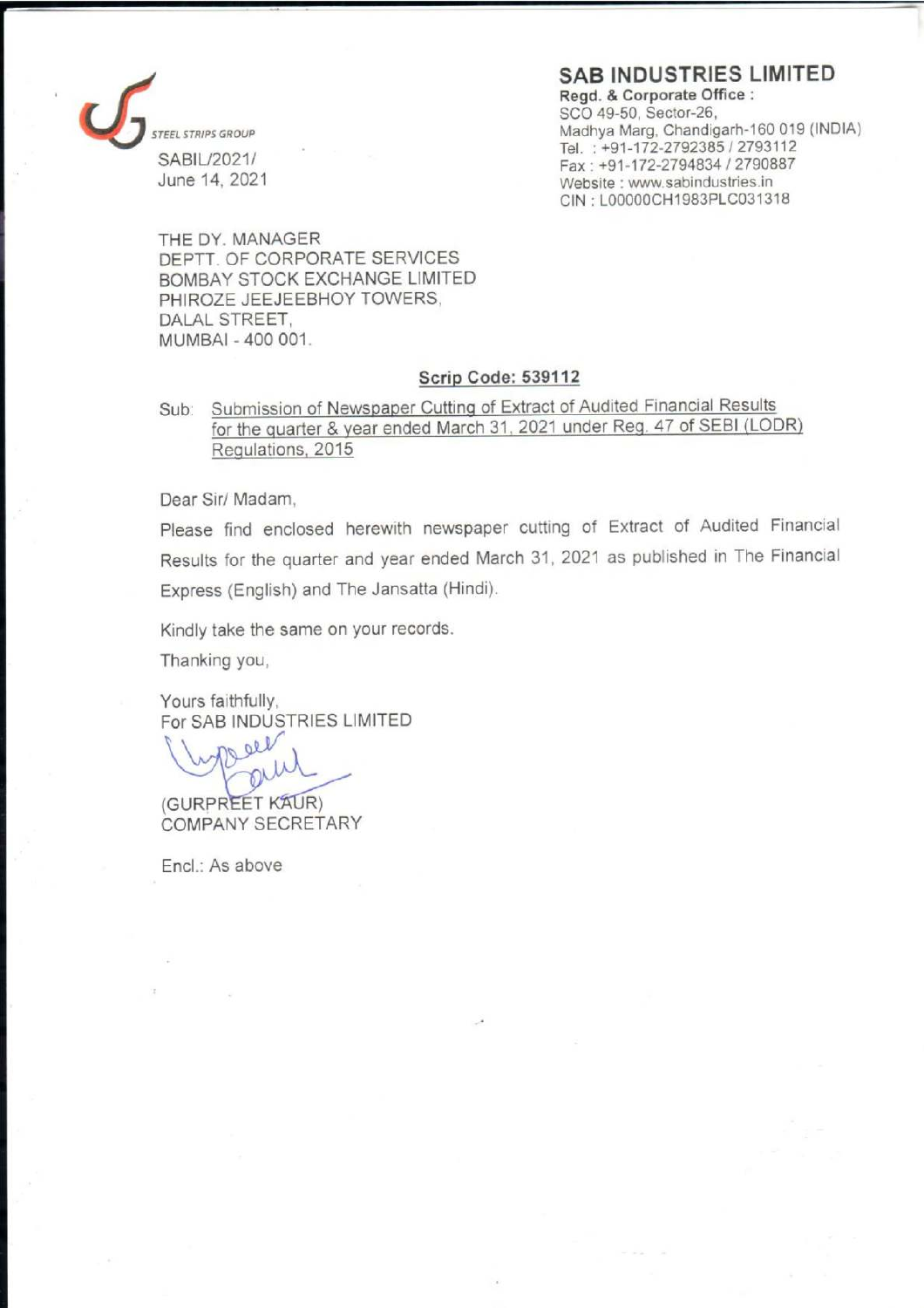# **FINANCIAL EXPRESS DATED 12-06-2021**

#### Place: Agra, Date: 11.06.2021 **Authorized Officer**

| STANDALDNE<br>Year Ended<br>31/03/21 31/03/20 |                                                                                                                                                                                                       | <b>INR Lakhs)</b><br>CONSOLIDATED                                                                                                                                                                                                                                         |
|-----------------------------------------------|-------------------------------------------------------------------------------------------------------------------------------------------------------------------------------------------------------|---------------------------------------------------------------------------------------------------------------------------------------------------------------------------------------------------------------------------------------------------------------------------|
|                                               |                                                                                                                                                                                                       |                                                                                                                                                                                                                                                                           |
|                                               | Year Ended                                                                                                                                                                                            |                                                                                                                                                                                                                                                                           |
|                                               | 31/03/21 31/03/20                                                                                                                                                                                     |                                                                                                                                                                                                                                                                           |
| (AUDITED)                                     | (AUDITED)                                                                                                                                                                                             |                                                                                                                                                                                                                                                                           |
| 1660.12                                       | 424.67                                                                                                                                                                                                | 1660.12                                                                                                                                                                                                                                                                   |
|                                               | $-298.23$                                                                                                                                                                                             | 435.93                                                                                                                                                                                                                                                                    |
|                                               |                                                                                                                                                                                                       |                                                                                                                                                                                                                                                                           |
|                                               |                                                                                                                                                                                                       |                                                                                                                                                                                                                                                                           |
|                                               | 5311.32                                                                                                                                                                                               | $-7002.08$                                                                                                                                                                                                                                                                |
|                                               | 1518.84                                                                                                                                                                                               | 1518.84                                                                                                                                                                                                                                                                   |
|                                               |                                                                                                                                                                                                       |                                                                                                                                                                                                                                                                           |
| 2.60                                          | 11.04                                                                                                                                                                                                 | $-13.41$                                                                                                                                                                                                                                                                  |
|                                               | 435.93<br>435.93<br>395.00<br>1518.84<br>2015. The full format of Financial Results are available on the Stock Exchange website: www.bseindia.com and on the Company's website : www.sabindustries.in | 1678.88 -1996.00<br>1676.14 -2038.93<br>$-4570.15$<br>The above is an extract of the details format of Financial Results filed with Stock Exchanges under Regulation 33 of the SEBI (Listing Obligations and Disclosure Requirements) Regulations.<br>Sdi-<br>Sanjay Garg |

FINANCIAL EXPRESS Sat, 12 June 2021<br>https://epaper.financialexpress.com/c/61127312